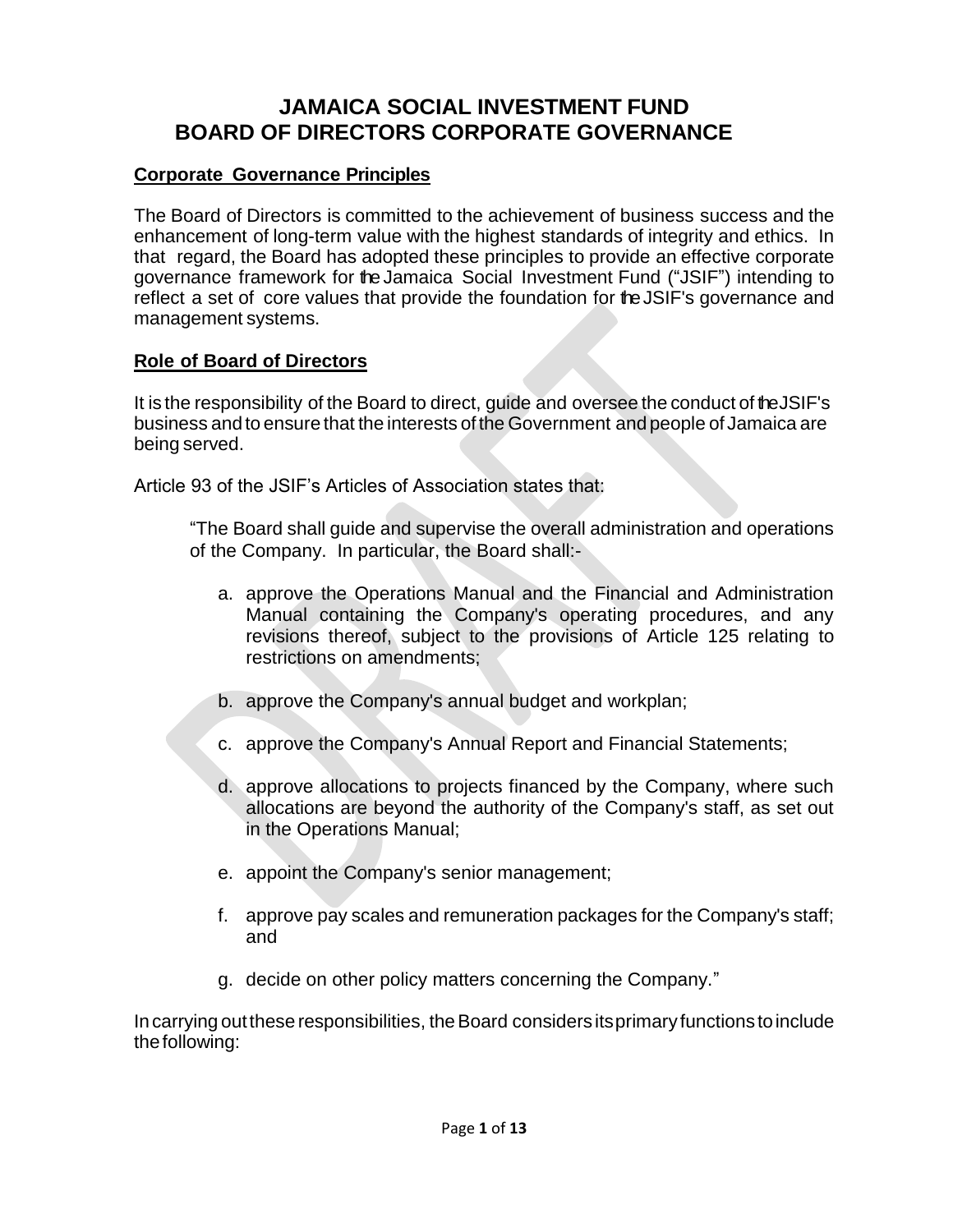Management Planning and Oversight: Select, evaluate and compensate theManaging Director and planning for CEO succession; providing counsel and oversight in the selection, evaluation and compensation of, and succession planning for, other members of senior management; and approving the appointment and compensation of executive officers.

In providing oversight, the JSIF Board should ensure that the JSIF complies with all statutory and other legal obligations, especially those imposed by:

- a. The Income Tax Act
- b. The National Insurance Act
- c. The National Housing Trust Act
- d. The HEART Act
- e. The Education Tax Act
- f. The General Consumption Act
- g. The Financial Administration and Audit Act
- h. The Public Bodies Management and Accountability Act ("the PBMA")
- i. The Companies Act ("the new Act")
- j. The Clean Air Act
- k. The Forest Act
- l. The Wild Life Protection Act
- m. The Natural Resources Conservation Authority Act

Project investment policies: Ensure that the JSIF's project investment policies are in keeping with Government of Jamaica ("GOJ") policies.

Project approval or rejection: Approve or reject projects submitted to it for approval.

Award of contracts: Approve the award of contracts, through the Procurement & Contracts Committee of the Board, which fall within the dollar approval limits of the Board.

Strategic and operational planning: Review, understand and approve long-term strategic plans and annual operating plans, and monitoring the implementation and execution of those plans.

Major corporate actions: Review, understand and approve significant financial and business transactions and other major corporate actions.

Financial reporting: Review, understand and approve financial statementsandreports, and overseeing the establishment and maintenance of controls, processes and procedures to ensure accuracy, integrity and clarity in financial and other disclosures.

Governance, compliance and risk management: Establish and maintain governance and compliance processes and procedures to ensure that the JSIF is managed with the highest standards of responsibility, ethics and integrity.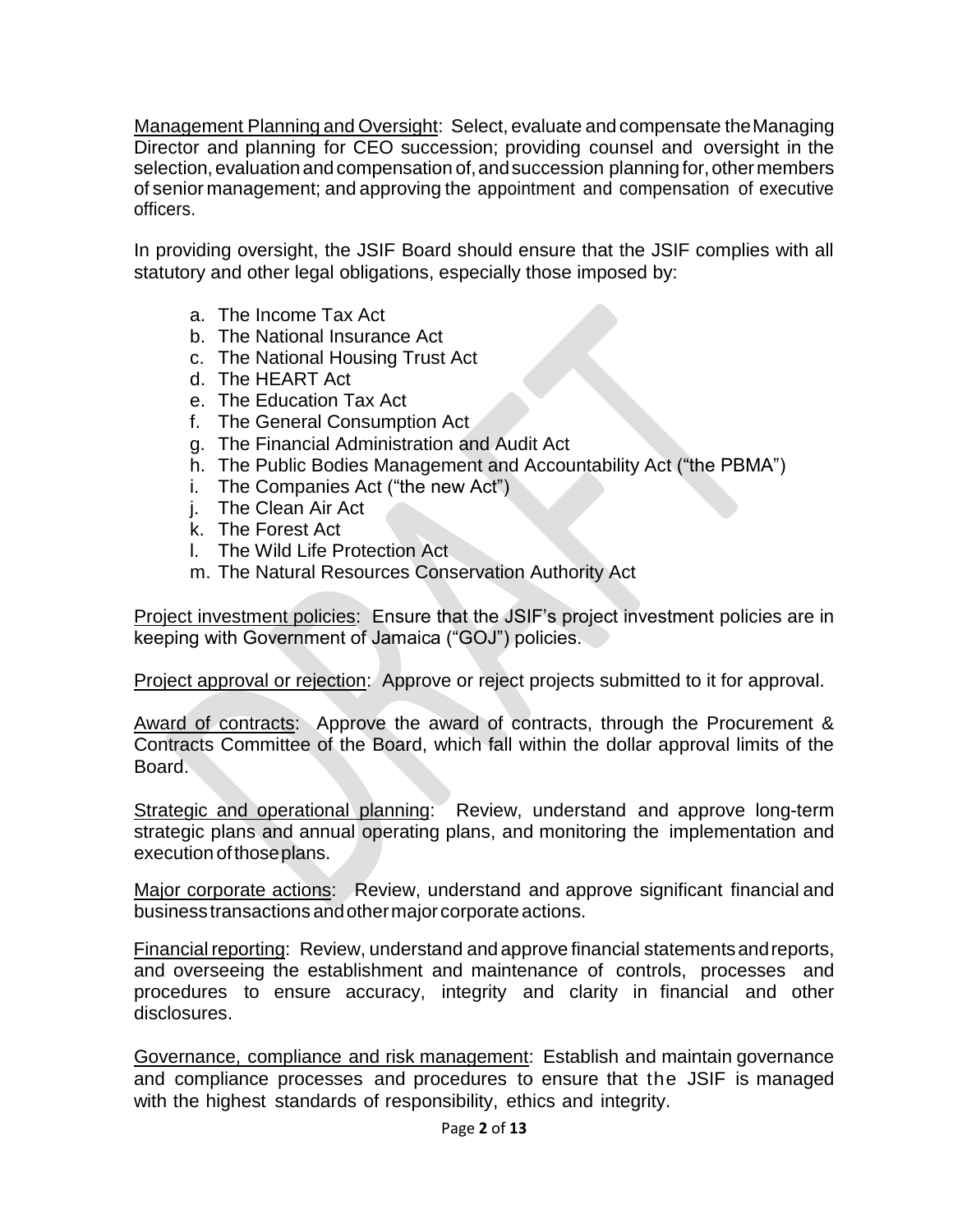General advice to management: Provide general advice and counsel to the Chairman, the Managing Director and senior management in connection with issues arising during the course of managing the JSIF's business.

Meetings with portfolio Minister: When necessary and appropriate, the JSIF Board may meet with and make representations to the Minister with portfolio responsibility for the JSIF and/or the Minister of Finance & Planning, to request such GOJ support or resources, or special concessions for the JSIF, as the JSIF may require from timeto-time.

Meetings with representatives of funding partners: When necessary and appropriate, the JSIF Board may meet with and make representations to representatives of the JSIF's funding partners, to request such technical and/or additional financial support, or special concessions for the JSIF, as the JSIF may require from time-to-time.

### **General Statutory Duty of Care on Directors**

Section 174 of the new Act introduced a statutory duty of care on directors, which was not in the old Companies Act. That section provides, as follows:

"(1) Every director and officer of a company in exercising his powers and discharging his duties shall -

(a) act honestly and in good faith with a view to the best interest of the company; and

(b) exercise the care, diligence and skill that a reasonably prudent person would exercise in comparable circumstances, including, but not limited to the general knowledge, skill and experience of the director or officer.

(2) A director or officer of a company shall not be in breach of his duty under this section if the director or officer exercised due care, diligence and skill in the performance of that duty or believed in the existence of facts that, if true, would render the director's or officer's conduct reasonably prudent.

(3) For the purposes of this section, a director or officer shall be deemed to have acted with due care, diligence and skill where, in the absence of fraud or bad faith, the director or officer reasonably relied in good faith on documents relating to the company's affairs, including financial statements, reports of experts or on information presented by other directors or, where appropriate, other officers and professionals.

(4) In determining what are the best interests of the company, a director or officer may have regard to the interests of the company's shareholders and employees and the community in which the company operates.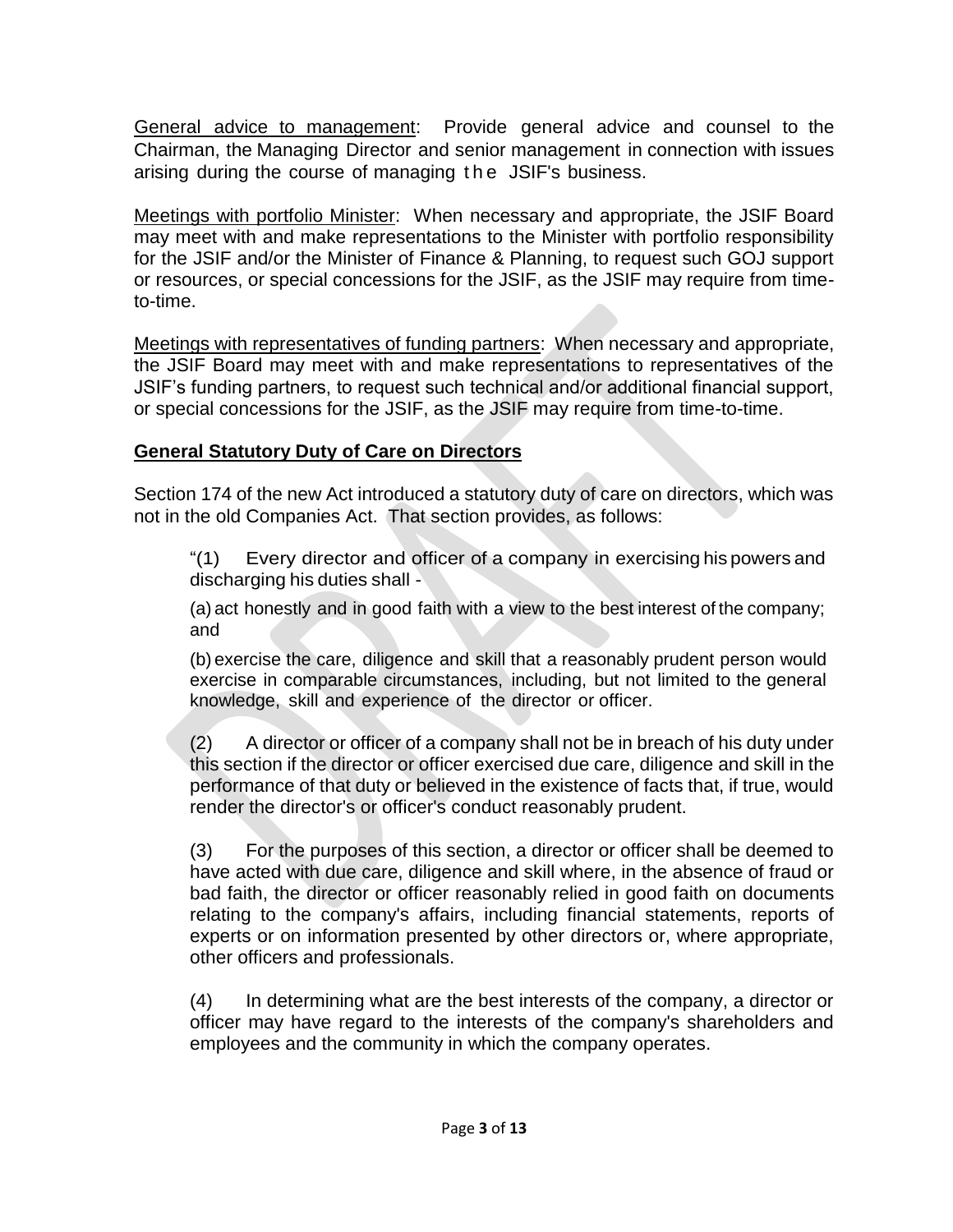(5) The duties imposed by subsection (1) on the directors or officers of a company is owed to the company alone.

(6) Where pursuant to a contract of service with a company, a director or officer is required to perform management functions, the terms of that contract may require the director or officer in the exercise of those functions, to observe a higher standard than that specified in subsection (1)."

### **PBMA's Relevance to the Board's Operation**

Since the JSIF is a "government company" within the meaning of the PBMA, it falls within the definition of a "public body" in Section 2 of the PBMA.

Section 6 (1) of the PBMA imposes the following statutory corporate governance obligations on the Board of Directors of the JSIF:

- "(1) Every board shall-
- (a) take such steps as are necessary
- (i) for the efficient and effective management of the public body;

(ii) to ensure the accountability of all persons who manage the resources of the public body;

(b) develop adequate information, control, evaluation and reporting systems within the body;

(c) develop specific and measurable objectives and performance targets for that body;

(d) advise the responsible Minister on matters of general policy relating to the management of the body;

(e) notwithstanding the provisions of any relevant enactment or any constituent document, enter into a performance contract with its Chief Executive Officer (or person performing like duties, by whatsoever title designated), on terms approved by the responsible Minister and the Minister."

## **Corporate Plan**

Section 7 of the PBMA (as amended) requires the JSIF Board to prepare and submit a corporate plan to the relevant Minister, as follows:

"(1) The Board of Directors of a public body shall, not later than November 30 in each financial year of the public body, deliver to the Minister and to the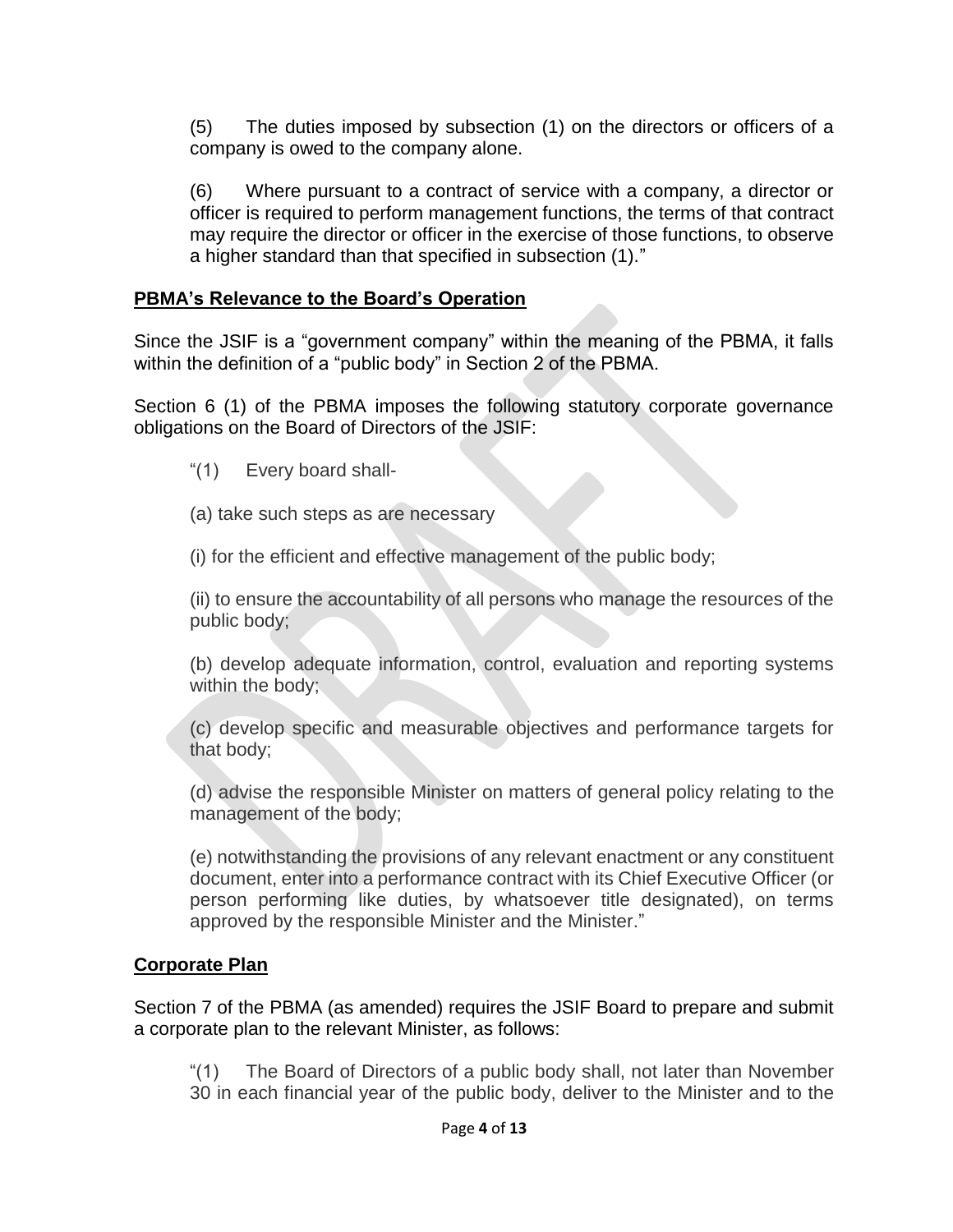responsible Minister, respectively, a draft corporate plan, which shall be in such form (if any) as may be prescribed.

(2) Every corporate plan shall contain the information specified in the First Schedule.

(3) The board shall -

(a) consider any comments on the draft corporate plan that are made by the responsible Minister (and, where applicable, the Minister); and

(b) deliver -

(i) the final corporate plan to the responsible Minister for his approval; and

(ii) a copy of the approved plan to the Minister on or before the 31st day of January in any year.

(4) Subject to subsection (5), the board may modify a corporate plan and shall give written notice of such modification to the Minister.

(5) Where a board intends to modify a corporate plan it shall -

(a) give written notice of that intention to the responsible Minister, stating the nature of the proposed modification;

(b) take into account any comments made by the responsible Minister in relation thereto.

(6) The responsible Minister shall cause a copy of the corporate plan to be laid on the Table of the House of Representatives and the Senate."

## **PBMA Duty of Care**

Section 17 of the PBMA also imposes a duty of care on the JSIF Directors, as follows:

(1) Every director and officer of a public body shall, in the exercise of his powers and the performance of his duties -

(a) act honestly and in good faith in the best interests of the public body; and

(b) exercise the care, diligence and skill that a reasonably prudent person would exercise in comparable circumstances including, but not limited to the general knowledge, skill and experience of the director or officer.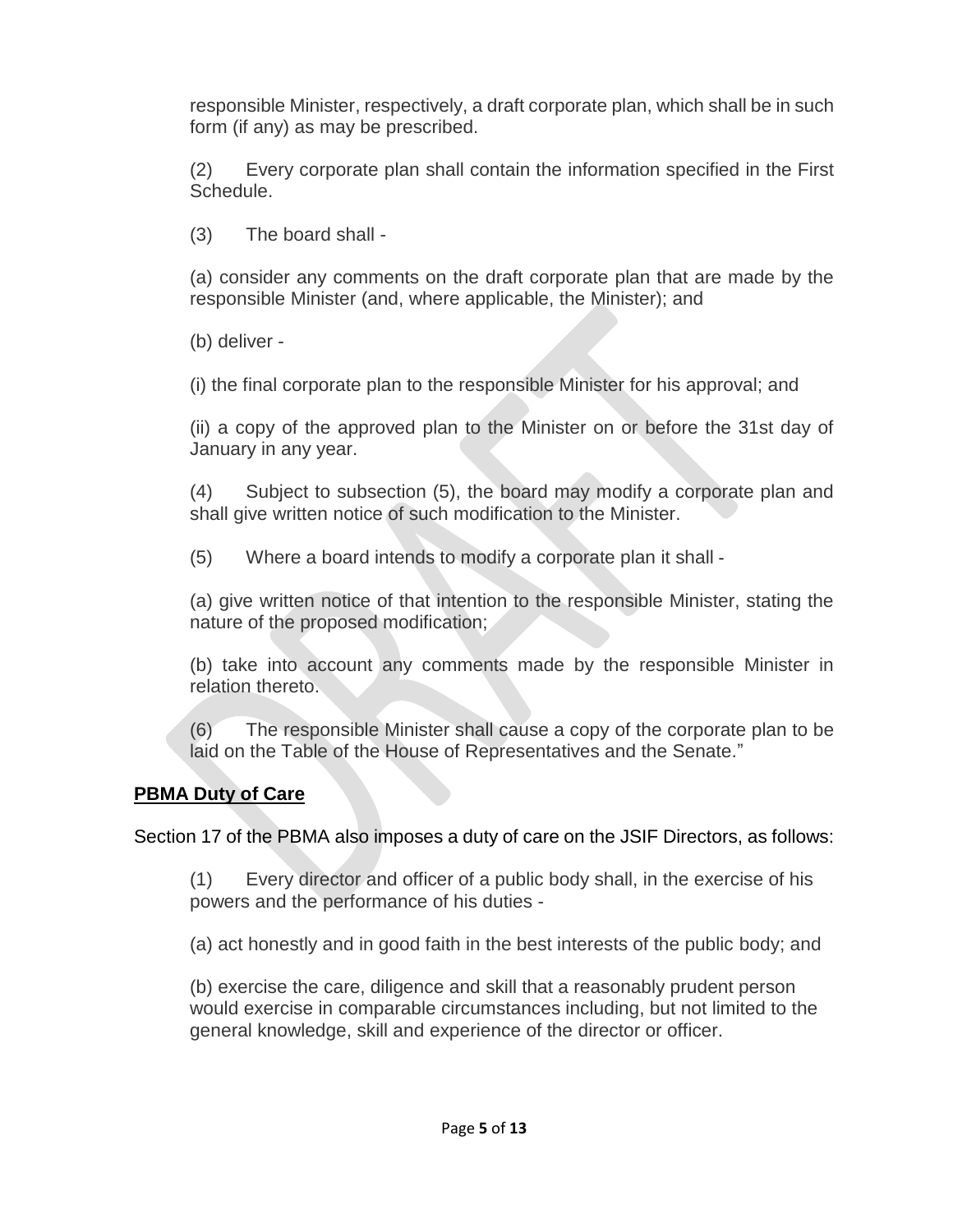(2) A director who is directly or indirectly interested in any matter which is being dealt with by the Board -

(a) shall disclose the nature of his interest at a board meeting;

(b) shall not take part in any deliberation of the board with respect to that matter."

## **Role of the JSIF Board in Enterprise Risk Management**

*The Governance Framework for Public Bodies* (February 2015) issued by the Ministry of Finance & Planning mandates that:

- a. Every Board should put in place a formal Enterprise Risk Management ("ERM") framework to manage risk across all functional areas and business units of the Public Body.
- b. The risk profile of a Public Body includes: operational, business, regulatory, market, credit, economic, capital and HR related risks.
- c. The Board must ensure that an ERM framework is designed to identify, assess, prioritise, monitor and manage risks to the Public Body. The Board should ensure that the Framework is implemented, monitored and controlled.

## **Board Independence**

The Board believes that its primary function is to manage the JSIF's business in the best interests of the stakeholder and that those interests are best served by having a substantial number of objective, independent representatives on the Board.

Consequently, at all times, a majority of the directors will be "independent." For this purpose, a director shall be considered to be "independent" only if the Board affirmatively determines that the director does not have any direct or indirect material relationship with the JSIF that may impair, or appear to impair, the director's ability to make independent judgments.

With respect to each director, the Board's assessment and determination of such director's independence shall be made by the remaining independent members of the Board. In each case, the Board shall broadly consider all relevant facts and circumstances and shall apply the following standards:

(a) A director will not be considered to be "independent" if any of the following conditions exist at the time of determination or existed at any time during the immediately preceding five-year period: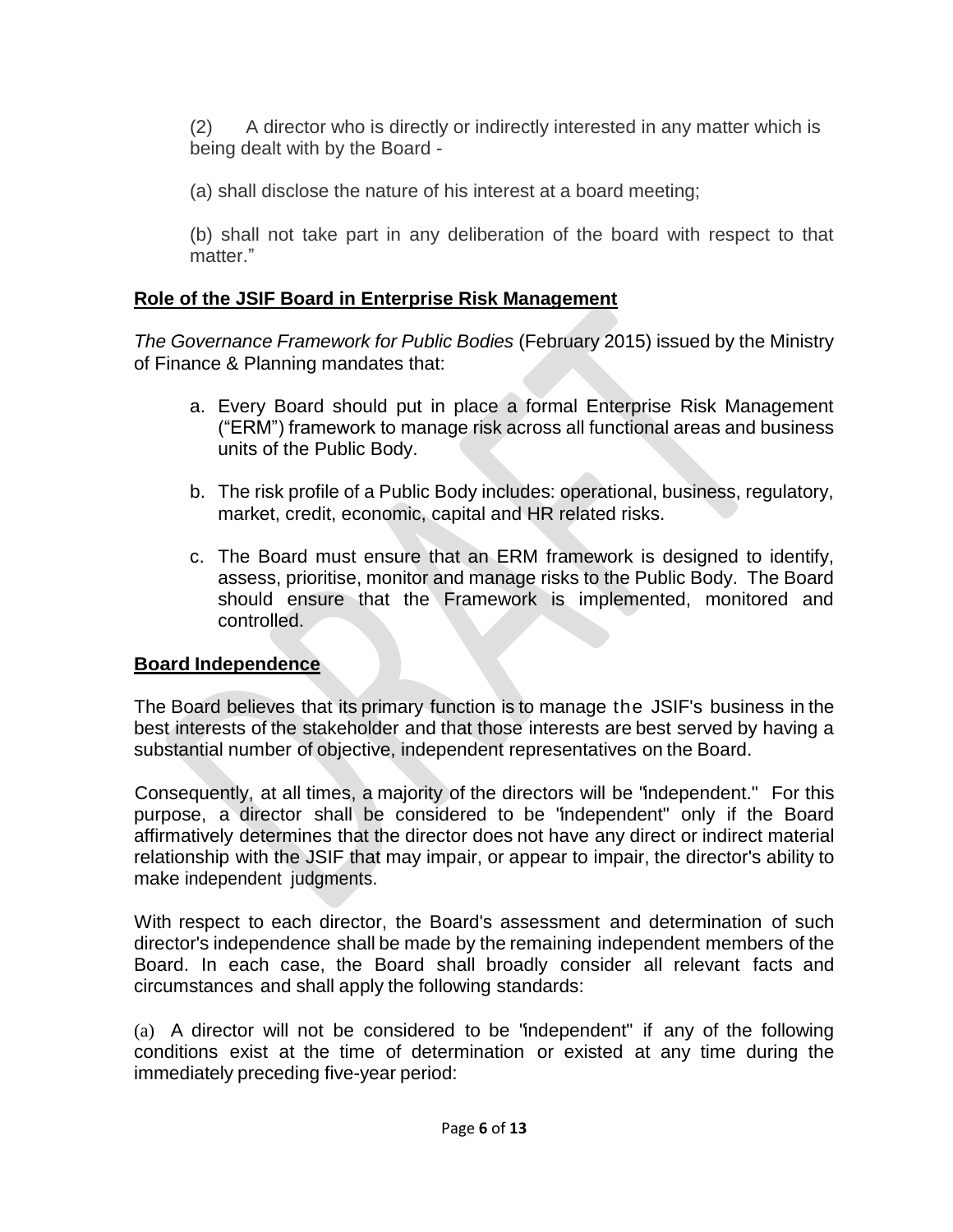1. The director is employed by the JSIF;

2. An immediate family member of the director is employed as an officer of the JSIF;

3. The director is employed by or affiliated with the JSIF's independent auditor;

4. An immediate family member of the director is employed as a partner, principal or manager by the JSIF's independent auditor; or

5. An executive officer of the JSIF serves on the board of directors of a company that employs the director or employs an immediate family member of the director as an officer.

For purposes of the above, "immediate family member" includes spouse, parents, children, siblings, mothers-in-law, fathers-in-law, sons-in-law, daughters-in-law, brothers-in-law, sistersin-law and other persons living in the director's home (not including employees of the director).

(b) The following relationships will not be considered to be material relationships that would impair, or appear to impair, a director's ability to make independent judgments and, therefore, will not alone prevent the director from being considered to be "independent":

- (i) The director is an executive officer of a company that does business with the JSIF and the other company's annual sales to, or purchases from, the JSIF are less than one percent of the JSIF's annual revenues and less than one percent of the annual revenues of the other company;
- (ii) The director is an executive officer of a company that is indebted to the JSIF, or is an executive officer of a company to which the JSIF is indebted and, in either case, the aggregate amount of such debt is less than one percent (1%) of the JSIF's total consolidated assets and less than one percent (1%).

# **Conduct of Board Meetings**

Number of Meetings and Attendance: The Board shall be responsible for determining the appropriate number of regular meetings to hold each fiscal year. Currently, the Board holds eleven (11) regular meetings each year. Each director is expected to attend all regularmeetings ofthe Board and of the committees of which he or sheisamember, and is expected to make every effort to attend any specially called Board or committee meetings

Unless otherwise requested by the Board, the Managing Director, and Manager Legal and Governance shall attend all Board meetings. In addition, the Chairman may request othermembers of management toattendallorportions ofBoardmeetings fordiscussion purposes ortomake appropriate presentations.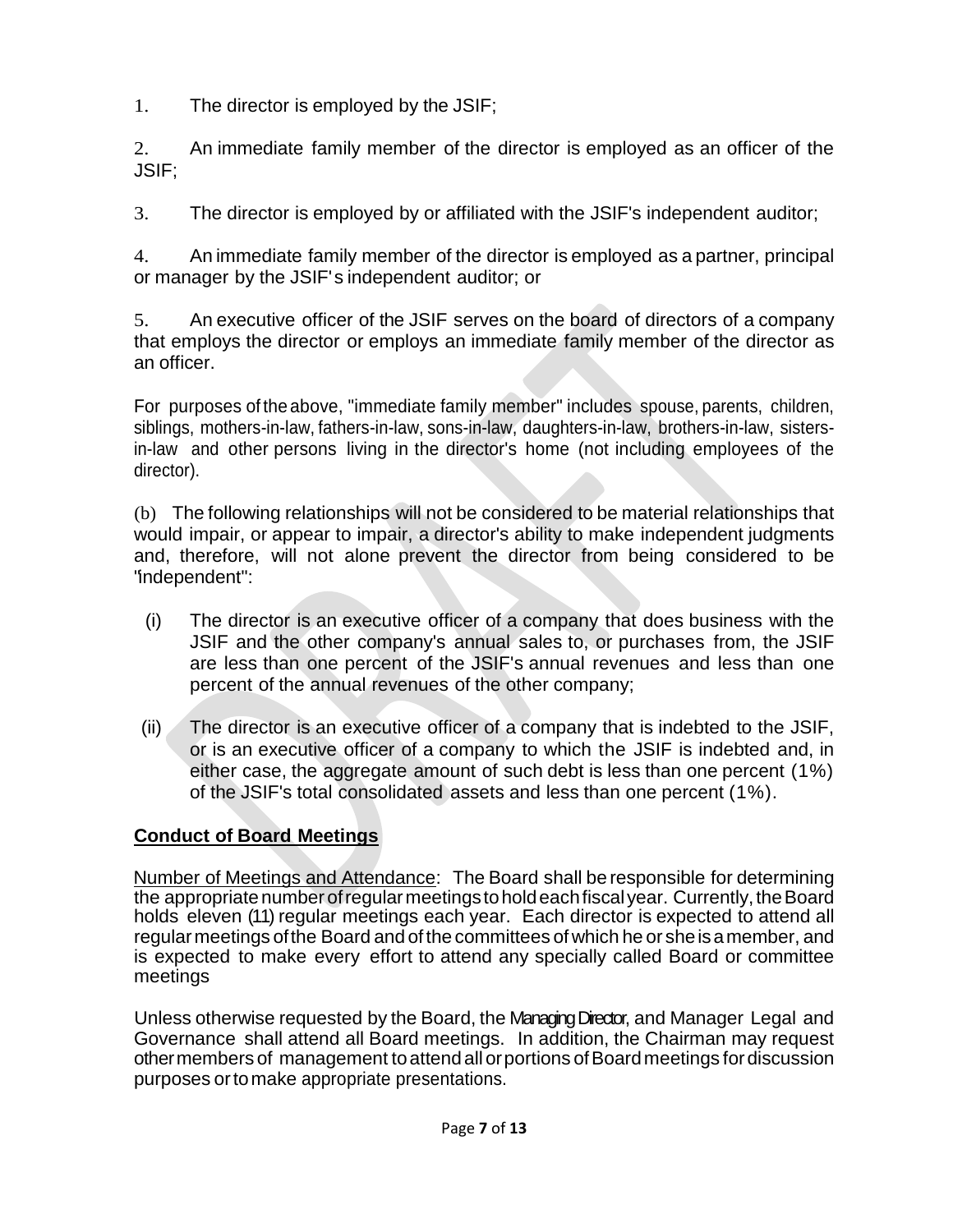Meeting Agenda: The Board shall be responsible for its agenda, and each director is encouraged to suggest agenda items to the Chairman at any time. Prior to each Board meeting, the Corporate Secretary will review the specific agenda items forthat meeting and, if needed, discuss the agenda with the Managing Director or the Chairman.

Pre-Meeting Materials: Prior to each regularly scheduled Board meeting, the Managing Director shall distribute appropriate written materials relating to the substantive agenda items to be discussed at that meeting (unless confidentiality or sensitivity concerns suggest that materials be distributed only at the meeting). Each director is encouraged to offer suggestions to either the Managing Director or the Corporate Secretary regarding the nature or extent of information or materials that are regularly distributed in advance of Board meetings.

#### **Committees of the Board**

The Board shall maintain the following committees to assist it in discharging its oversight responsibilities:

(i) Audit Committee - The Audit Committee assists the Board in fulfilling its responsibilities to provide oversight with respect to financial statements and reports and other disclosures, the system of internal controls and the audit process.

Section 8 of the PBMA requires every public body to establish an audit committee. That section states:

"(1) Subject to subsections (2) and (3), every public body that has four or more directors shall establish an audit committee consisting of not less than three directors.

(2) The board of a public body with less than three directors shall constitute the audit committee of that body.

(3) The majority of members of an audit committee shall not be officers or employees of the public body.

(4) The auditor of a public body shall -

(a) be entitled to be given notice of and attend every meeting of the directors or audit committee, in relation to matters concerning the auditor's functions or on which the auditor has made a report; and

(b) attend every such meeting when requested to do so by the directors or audit committee.

(5) The auditor of a public body shall be entitled to -

(a) attend an annual general meeting of the public body;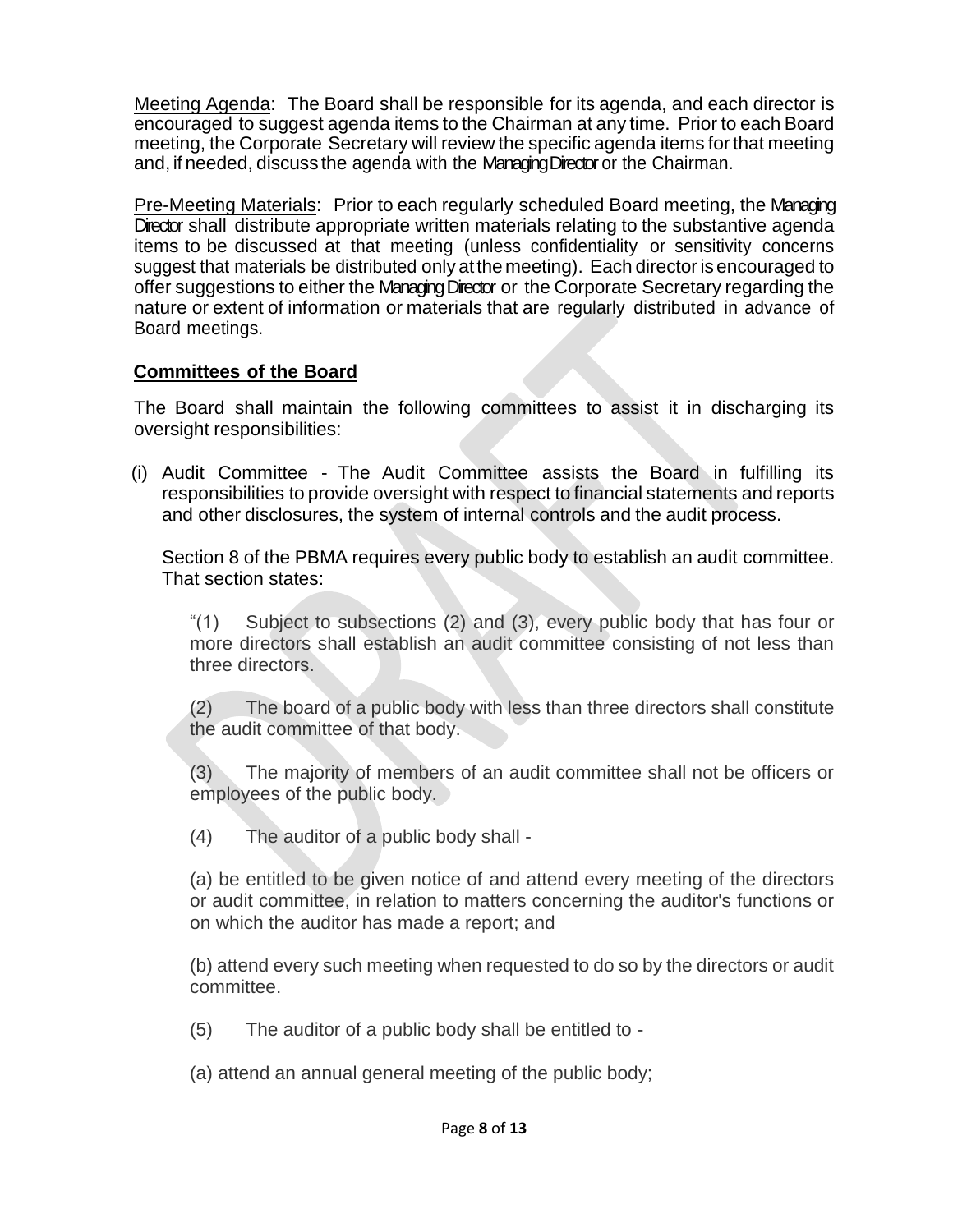(b) receive all notices of and other communications relating to any annual general meeting which any member of the public body is entitled to receive; and

(c) be heard at any such annual general meeting which he attends, regarding any part of the business of the meeting which concerns him as auditor.

(6) For the purpose of ensuring that the audit committee of a public body has the capability to perform the duties of the audit committee, the board may co-opt, to perform the duties of the audit committee, individuals who are not members of the board but who possess a broad range of qualifications relevant to the functions of the public body.

(7) At least one member of the audit committee shall be a qualified accountant, registered under the Public Accountancy Act, or possess expertise in the area of finance.

(8) Every individual co-opted pursuant to subsection (6) shall have all the rights and responsibilities of the other members of the audit committee in respect the work of that committee."

Statutory Duties of Audit Committee: For completeness, the JSIF Board should be aware of the duties of an audit committee of a public body. Section 9 of the PBMA specifies these duties, as follows:

- "(1) The audit committee of a public body shall -
- (a) advise the board on -

(i) practices and procedures which will promote productivity and the quality and volume of service;

(ii) the extent to which the objects of the public body are being achieved; and

(iii) the adequacy, efficiency and effectiveness of the accounting and internal control structure and systems of the public body;

(iv) the independence of the auditors auditing the public body;

(b) review and advise the board on the financial statements that are to be included in the annual report of the public body;

(c) oversee any internal audit of the public body;

(d) review and advise the board on the annual auditor's report;

(e) in the case of a public body undergoing a special audit or examination, review and advise the board with respect to the report of that audit or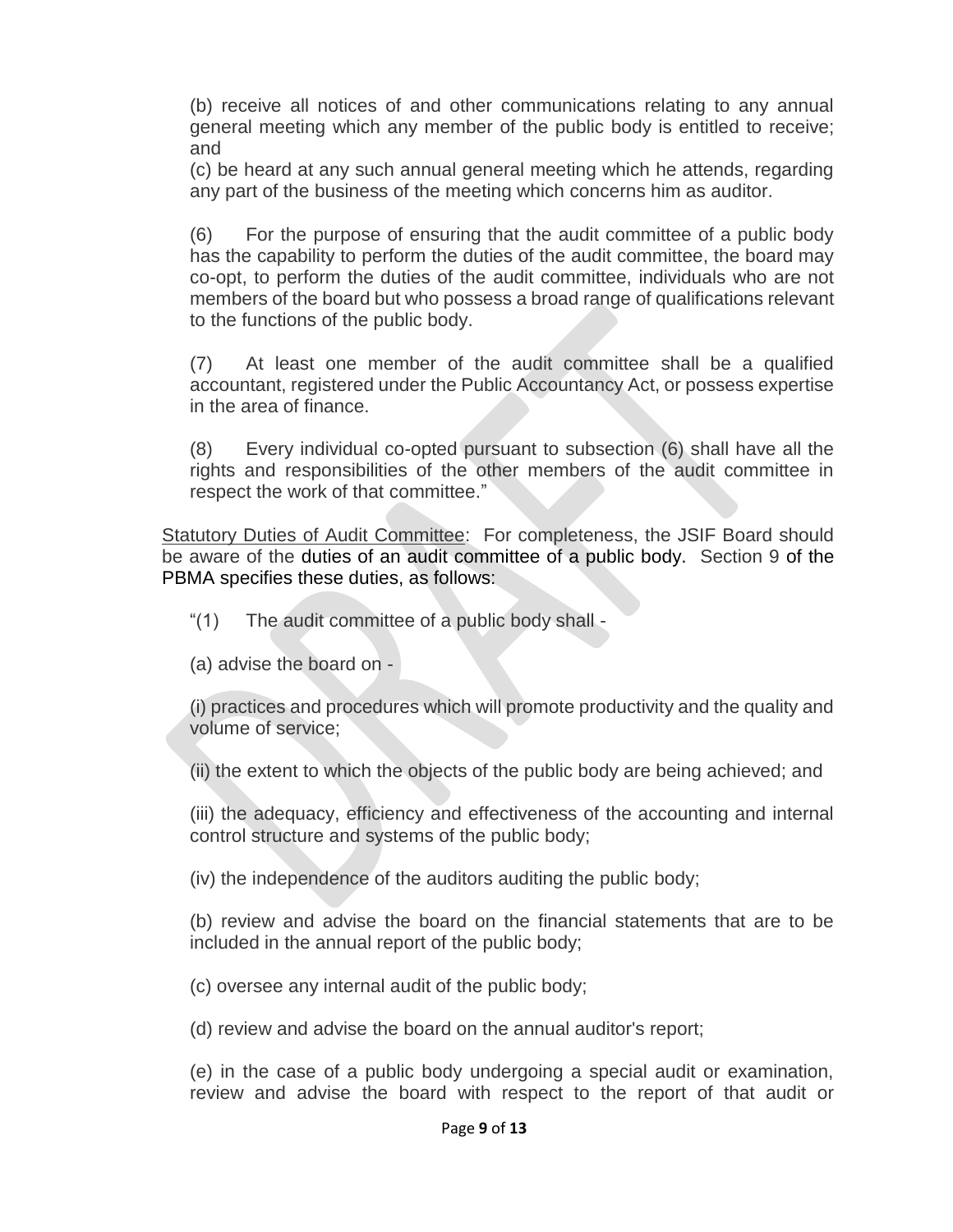#### examination; and

(f) perform such other functions as are assigned to it by the board.

(2) The audit committee shall keep detailed records of its meetings and such records shall be made available to the external auditor and any examiner of a public body during any external audit or examination."

- (ii) Finance Committee The Finance Committee oversees all areas of corporate finance, including capital structure, equity and debt financings, capital expenditures, cash management, banking activities and relationships, investments, foreign exchange activities and share repurchase activities.
- (iii) Projects Committee This Committee (a) recommends or reject projects; (b) refers to the appraisal department for revision and resubmission, projects in need of further review and or clarification; (c) refers to the Board of Directors, projects that are considered exceptional; (d) provides authorisation for the engagement of contractors and notification of sponsors for projects approved by the Committee; and conducts periodic review of projects under implementation.
- (iv) Procurement & Contracts Committee The Procurement Committee is charged with the responsibility of overseeing the manner in which the JSIF procures goods, services and works, whether by way of formal contract or otherwise, and to which authority is granted to approve and endorse procurements and the conclusion of contracts up to specified limits approved by the Board of Directors and within the limits specified in the *Government of Jamaica, Hand Book of Public Sector Procurement Procedures (March 2014)*, *and* or subsequent Circulars issued by the relevant government agency*.*
- (v) Human Resources Committee This Committee oversees matters pertaining to the Managing Director, Managers and other staff members employment with the JSIF; reviews and advises the Board on total compensation policies for all employees and make recommendations to the Board with respect to incentivecompensation plans; determines the salary and annual and long-term incentive opportunities and awards for the Managing Director; reviews and ratifies compensation and benefits to employees outside the Government of Jamaica Memorandum of Associations, Circulars and other guidelines on compensation and benefits for public sector employees; and reviews executive development and long range planning for orderly succession of senior executives, including contingency procedures for management succession in the event of the unexpected departure of senior executives.

The Board shall convene other standing or special committees, as it deems appropriate.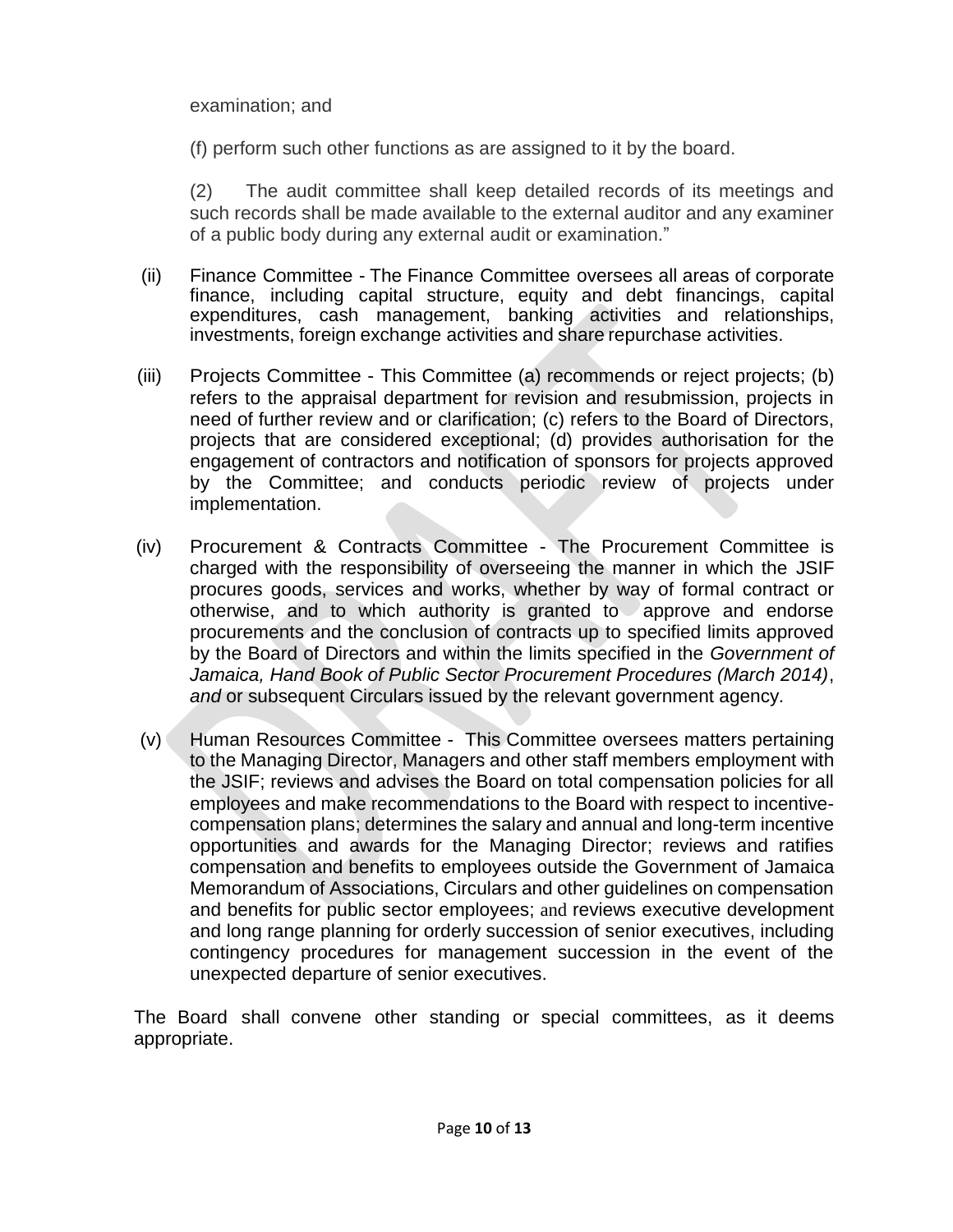Each committee is governed by a written terms of reference approved by the full Board. Once approved, each committee charter shall be considered to be an integral part of these Principles. Each committee shall review its charter at least annually and shall report the results of such review (including any recommended changes) to the full Board.

Whenever a committee, pursuant to its terms of reference, makes a decision or takes an action on behalf of the Board, the committee, through its chair, shall promptly make a report to, or otherwise notify, the full Board of such decision or action.

Membership - The membership of each committee (including the number and identity of directors comprising the committee and the director designated to serve as committee chair) shall be determined by the full Board. The membership of the committees shall be rotated on a periodic basis.

#### Conduct of Committee Meetings

Within the confines of its purpose (as stated in its charter), each committee shall be responsible for determining the frequency and length of committee meetings and the agenda of items to be discussed. The committee chair, in consultation with appropriate members of management, shall develop the agenda for each meeting and shall prepare and distribute appropriate written materials prior to the meeting. The committee chair, generally with the assistance of a designated member of management, shall be responsible for of the total consolidated assets of the other company; and

The director serves as an executive officer, director or trustee of a charitable organization to which the JSIF or any of its executive officers contributes and the combined annual contributions tosuch organization by the JSIF and its executive officers are less thanonepercent of that organization's total annual charitable receipts.

TheBoardwillreviewannuallyallcommercial andcharitable relationships between each director and the JSIF and will make a determination of such director's independence.

The Board recognizes that members of certain Board committees may be subject to more stringent standards of "independence" pursuant to applicable rules and regulations, accounting and auditingrules . Any suchmore stringent standardswill be reflected inthe terms of reference f the respective committee.

#### Directors' Time Commitments

Each director must be willing and able to devote sufficient time and attention to carrying out his or her duties and responsibilities effectively. While the Board acknowledges the value in having directors with significant experience in other businesses and activities, it also understands that effective service requires substantial commitment. Generally, a director should not serve on more than five (5) boards, including the JSIF ensuring minutes of each committee meeting are properly recorded, and the Secretary shall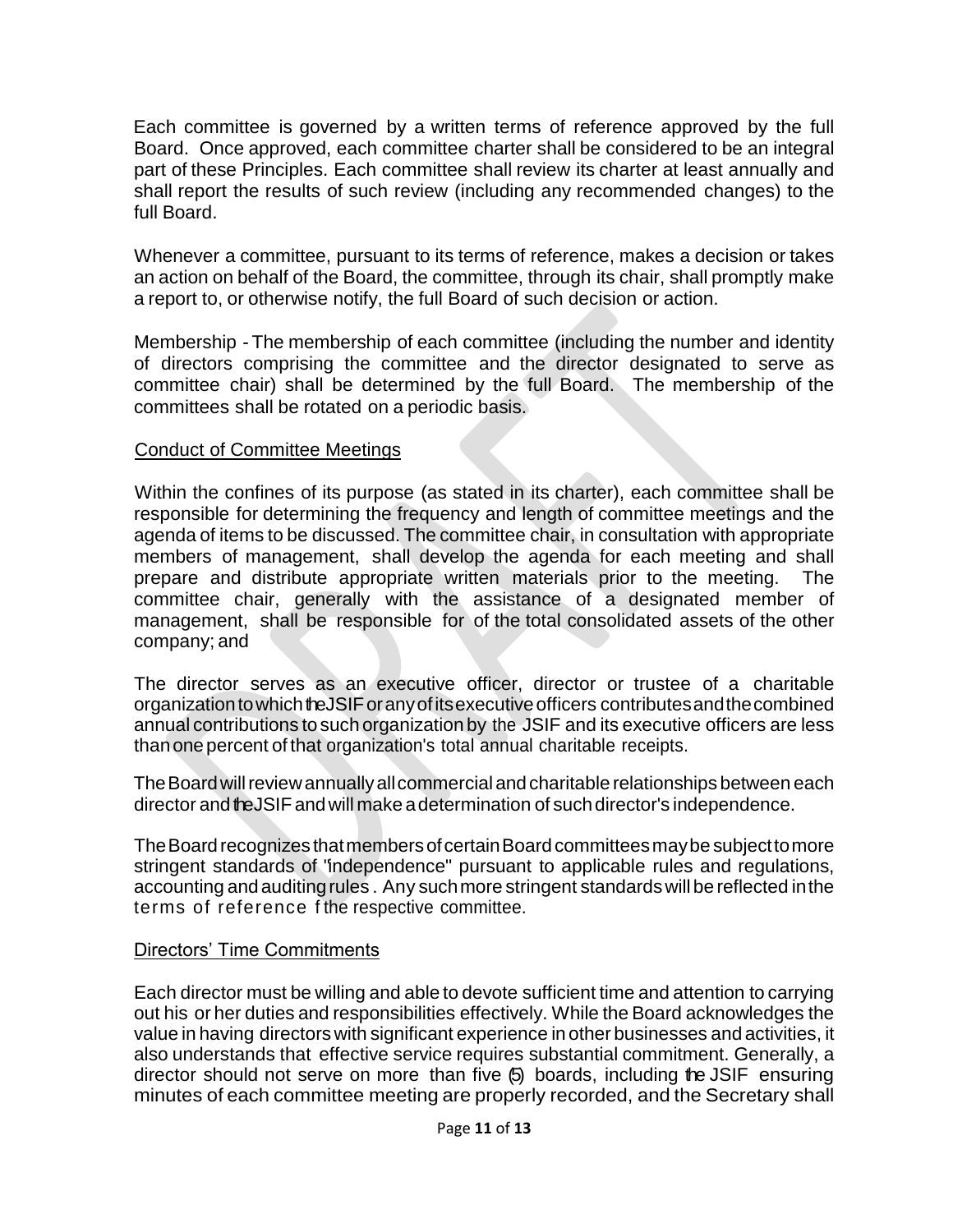incorporate these minutes into the official Board minute book. The committee chair shall be responsible for advising the full Board on a regular basis of all committee proceedings, determinations andrecommendations.

Any director shall be entitled to attend the meeting of any committee, regardless of whether he or she is a member of that committee. Unless otherwise requested by the committee chair, appropriate members of management shall also attend committee meetings for discussion purposes or to make appropriate presentations.

## **Other Board Operations and Practices**

Access to Senior Management: Each director shall have complete and open access to management. Directors are encouraged to coordinate such access or contact with management through the Chairman or the Managing Director.

Director Orientation and Education: The Managing Director, the Chief Financial Officer and the General Counsel, shall be responsible for providing orientation materials and arranging orientation meetings for new directors, as well as periodically providing materials or briefing sessions for all directors on subjects that would assist them in discharging their Board duties. Each new director is encouraged to spend a day at the JSIF for personal briefing by senior management on the JSIF's business, its strategic plans, its financial statements and its key policies and practices.

Self-Evaluation: The Board will conduct an annual self-evaluation to identify areas of concern or potential issues relating to Board and committee processes, performance and effectiveness and to assess and evaluate the overall effectiveness of individual directors. These evaluations will be administered by the Strategic Planning and Organization Committee and will be reviewed and discussed with the full Board.

Evaluation of Managing Director: On an annual basis, the Board shall evaluate the performance and effectiveness of the Managing Director.

Management Succession and Development Plannin: The Board, shall approve and maintain a succession plan for the Managing Director. In addition, on an annual basis, the Managing Director shall present to the Board a report on succession planning for senior management and a report on management development.

Reporting of Concerns to Independent Directors or the Audit Committee: Anyone who has a concern about the JSIF's conduct, accounting, financial reporting, internal controls or auditing matters, may communicate that concern directly to the independent directors (through the Chairman) or to the Audit Committee (through the committee chair). Such communications may be confidential or anonymous, and may be e-mailed, submitted in writing or reported by phone. All such concerns